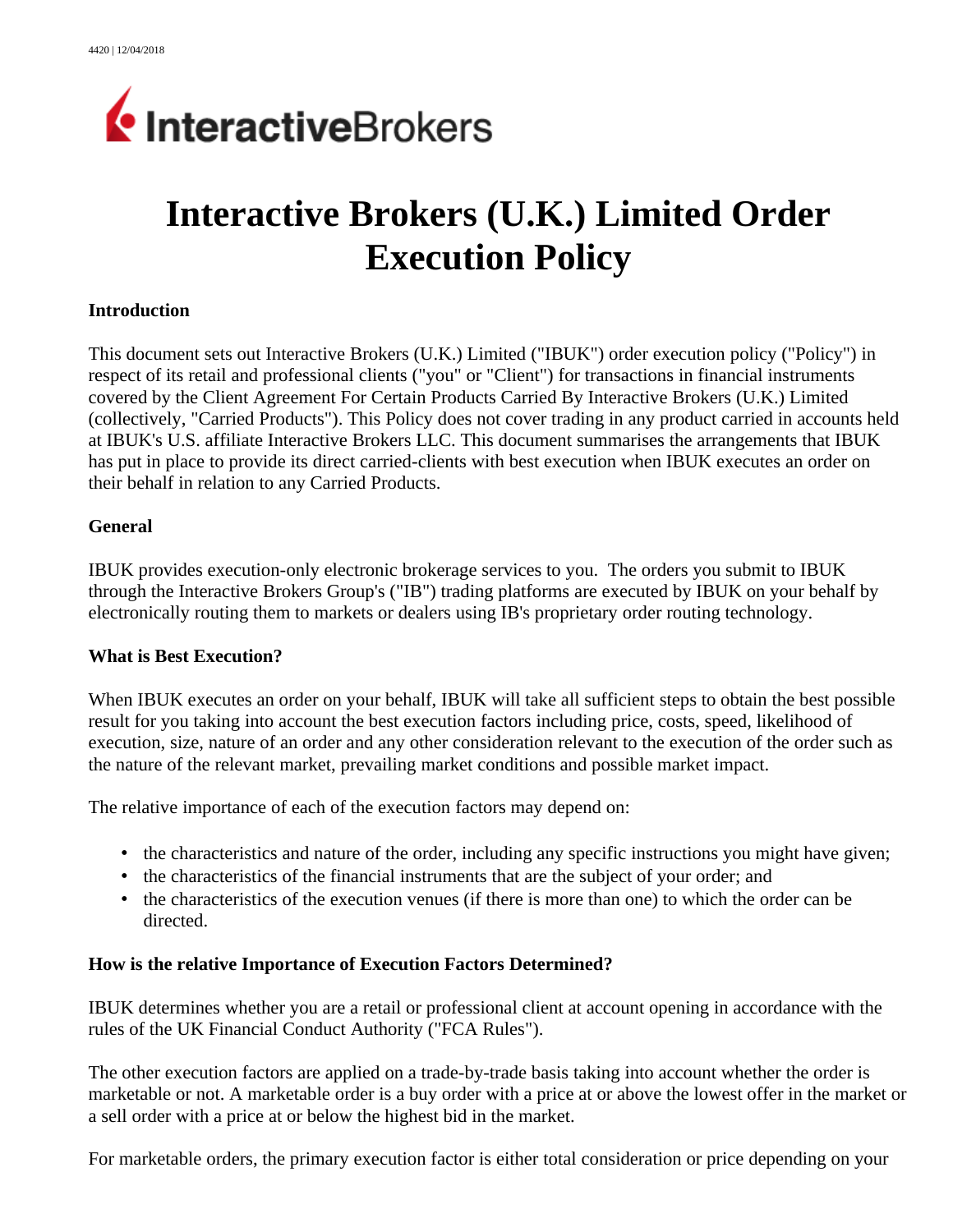instruction. The total consideration represents the price of the financial instrument and the costs related to execution, which include all expenses incurred by the client which are directly related to the execution of the order, including execution fees, clearing and settlement fees and other fees paid to third parties involved in the execution of the order.

For non-marketable orders, the primary execution factor is typically likelihood of execution followed by cost.

Both in the case of marketable and non-marketable orders, the remaining execution factors – order size, nature of the order and any other consideration relevant to the efficient execution of you order – are generally secondary and applied where they may optimise the primary factors.

#### **Order Execution Process**

When submitting an order through the IB trading platforms, you may choose smart order routing or provide specific instructions to directly route your orders to your chosen venue. Your orders may be filled in one or multiple market transactions across one or more execution venues. IBUK will deal fairly and in due turn with all orders received from its clients. To the extent it is reasonably practicable to do so, IBUK will deal with all orders in accordance with this Policy and its general terms and conditions.

## **Smart Order Routing**

IBUK offers smart order routing for products that are listed on more than one execution venue. SmartRouting is a proprietary computerised routing algorithm designed to optimise both speed and either price or total consideration, by continuously scanning the bids and offers at each of those competing execution venues and automatically routing orders directly to the best Electronic Communications Network ("ECN") or market center or dealers.

## **Approach to Smart Routing**

SmartRouting is premised upon the principle that an order is most likely to be executed at the optimal price, at the greatest speed and with the highest levels of accuracy and certainty of completion if that order is submitted via direct access to a fully automated market venue. Moreover, to the extent that an order is associated with a product listed on multiple market venues, smart order routing is achieved by constantly reviewing the bids and offers at each of those venues and by directing the order to the venue offering either the best price or total consideration.

For retail clients, the best possible result achievable for the client is determined by reference to the total consideration. To enable total consideration to be the prioritised factor, the "Cost-Considered when Routing" functionality in the IB trading platforms should be selected. Otherwise SmartRouting will direct the order to the venue providing the best price.

#### **Client Instructions**

Clients may provide specific client instructions for any given order. The IB trading platforms offer access to numerous order types, including both native and simulated. The IB trading platforms also enable clients to provide order instructions with respect to pricing, timing, speed, price improvement and other advanced trading functions.

Where you provide specific instructions to route orders directly via the IB trading platforms to the order book of a particular venue of your choice, you should be aware that any specific instructions may prevent IBUK from taking the steps that IBUK has designed and implemented in this Policy to obtain the best execution.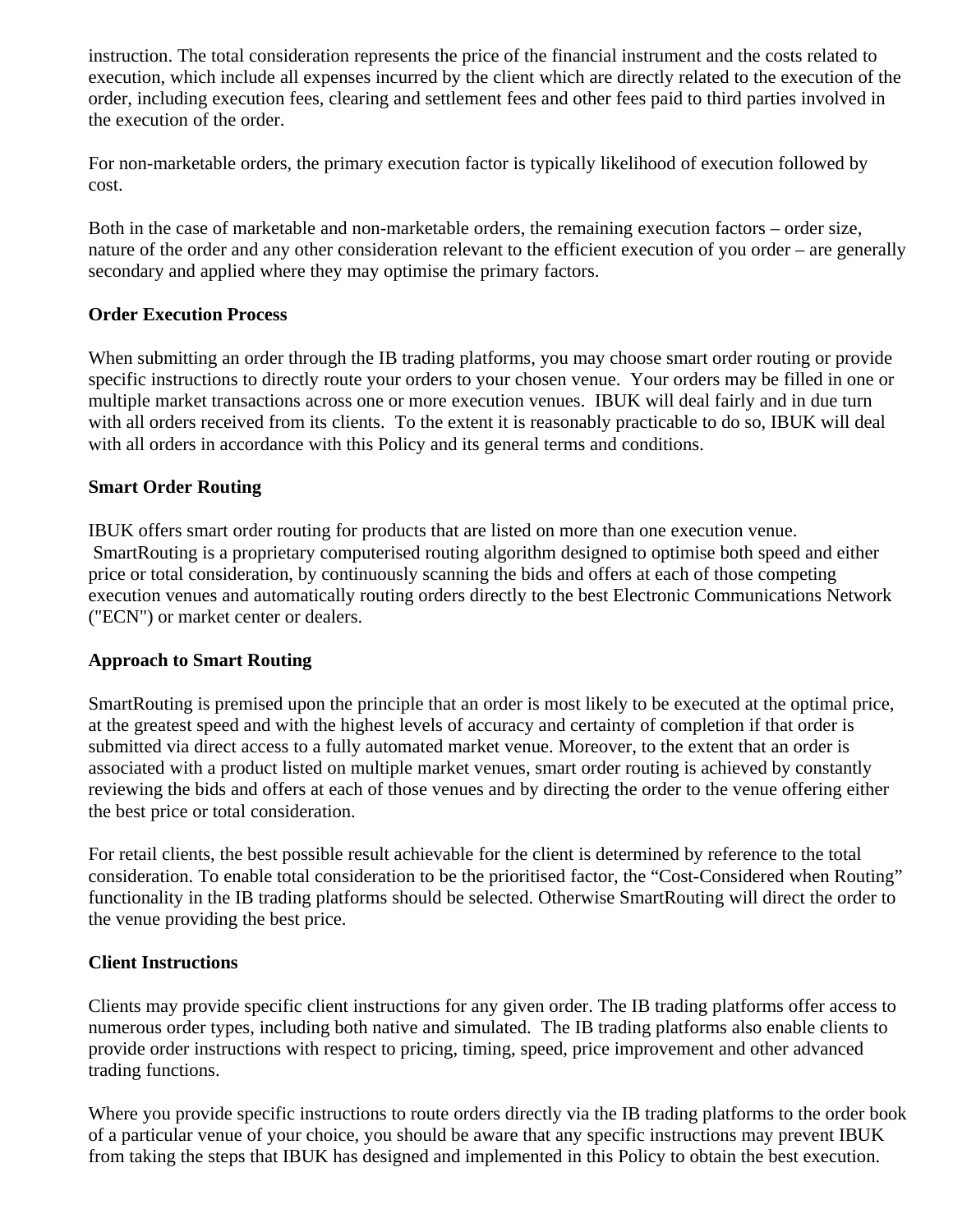To the extent that IBUK is able to accommodate such requests, IBUK will give the specific instructions precedence over the SmartRouting process, this may result in a different outcome for the trade than that which solely relies on SmartRouting. Where you specify the venue for an order, IBUK will be considered to have satisfied its best execution obligation by directing your order to the specified venue.

#### **Order Types and Algorithms**

IB trading platforms provide you with the functionalities to choose your own order types based on the characteristics of the financial instrument, the characteristics of the order, and your own objectives and specific execution strategies.

IB trading platforms support over 60 order types and algorithms that allow you to tailor your orders to, among other things, include instructions concerning pricing or timing of orders or to speed execution, provide price improvement, limit risk, time the market and allow privacy. The information on order types and algorithms is made available on the IBUK website under the Technology menu option and then Order Types and Algos. You may find specific information on the order types and algorithms by sorting the order types and algorithms by product and/or category.

#### **Specifying a Venue**

Each ECN and market center administers its own set of trading rules. Accordingly, if you decide not to select SmartRouting, you should be familiar with the various trading and order handling rules of those market venues to which you intend to direct route your orders. A complete listing of market venues along with website links is made available on the IBUK website under the Products menu option and then Exchange Listings.

Where IBUK is a member of a trading venue, IBUK also executes orders on behalf of IBUK affiliates. The IBUK affiliates route their clients' orders to IBUK and IBUK executes these orders as venue-specific orders.

#### **Execution Venues**

Our policy is to maintain a choice of venues and entities that are most likely to provide you with best execution on a consistent basis. IBUK considers a wide variety of execution venues and entities based upon the level of relevance the execution venues maintain within their particular region in addition to factors such as product breadth, liquidity, electronic access, costs and speed and likelihood of settlement.

IBUK periodically considers the emergence of new venues which are currently unavailable or changes to existing venues with respect to the product offerings, and takes into account the quarterly execution quality publications to compare possible competing venues. IBUK conducts trading venues review when there is a material change and at least annually.

The venues will typically fall into the classification of regulated markets, Multilateral Trading Facilities, systemic internalisers, and third-party investment firms, brokers and/or affiliates acting as a market maker or liquidity provider.

## **Third party brokers or IBUK's affiliates**

IBUK may execute through one of its affiliates. Where we use a third party broker (including an affiliate) to execute transactions we retain an overarching best execution obligation, subject to the facts and circumstances surrounding the relevant market and the terms and instructions provided by you. We satisfy this obligation by undertaking due diligence to validate the adequacy of the third party broker's execution performance and connectivity and to ensure that there are satisfactory arrangements to ensure the confidentiality of our order flow and execution instructions.